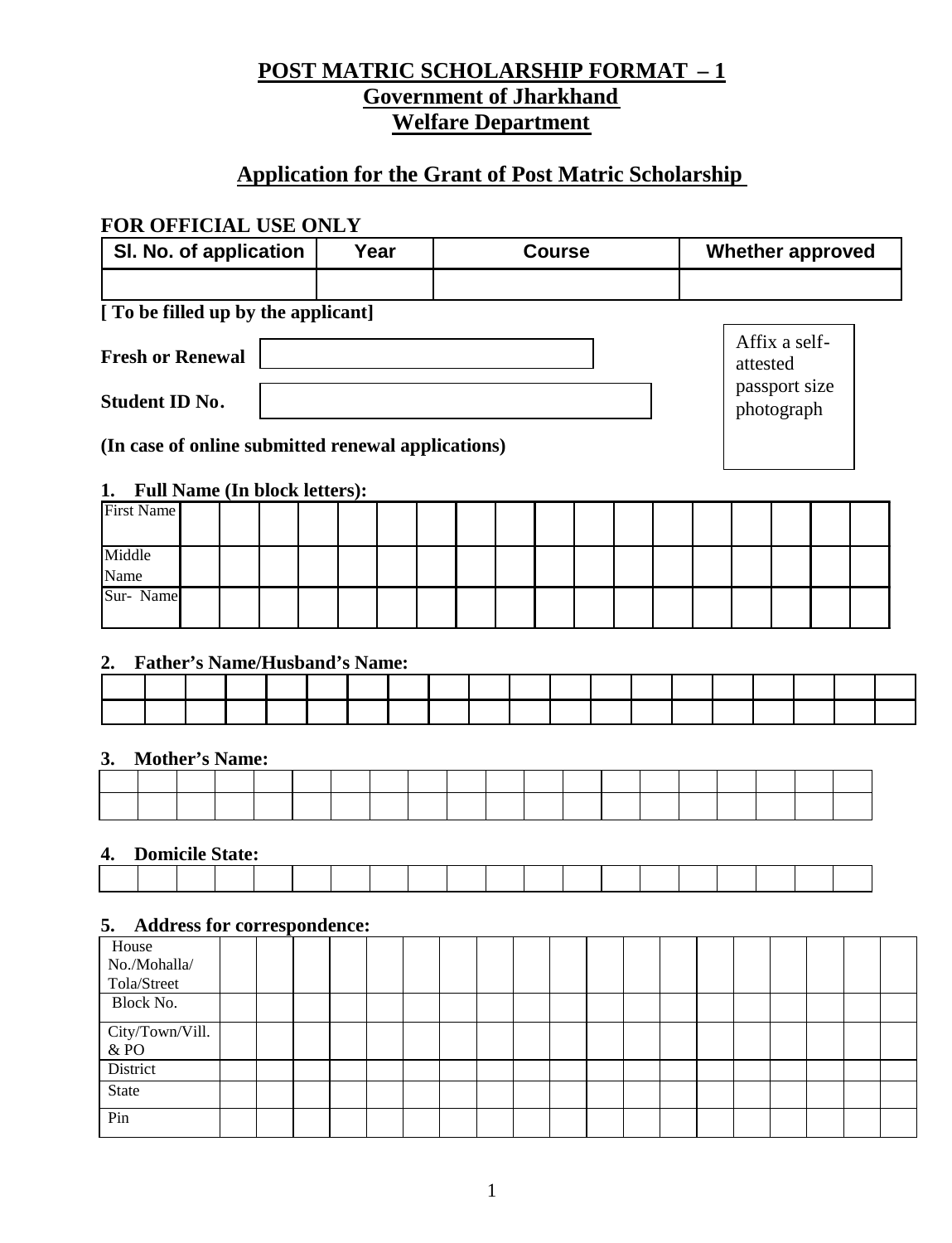### **6. Permanent address (please enclose residential certificate from concerned state**

| House           |  | $\sim$ |  |  |  |  |  |  |  |  |
|-----------------|--|--------|--|--|--|--|--|--|--|--|
| No./Mohalla/    |  |        |  |  |  |  |  |  |  |  |
| Tola/Street     |  |        |  |  |  |  |  |  |  |  |
| Block No.       |  |        |  |  |  |  |  |  |  |  |
| City/Town/Vill. |  |        |  |  |  |  |  |  |  |  |
| $\&$ PO $\,$    |  |        |  |  |  |  |  |  |  |  |
| District        |  |        |  |  |  |  |  |  |  |  |
| State           |  |        |  |  |  |  |  |  |  |  |
| Pin             |  |        |  |  |  |  |  |  |  |  |

#### **7. Date of Birth:**

| D | D |
|---|---|
|   |   |

|        | Dait VI DII 111. |            |            |  |  |  |
|--------|------------------|------------|------------|--|--|--|
| ∽<br>ັ | ∽                | <b>IVI</b> | <b>IVI</b> |  |  |  |
|        |                  |            |            |  |  |  |
|        |                  |            |            |  |  |  |

- **8.** Whether male or female: Male **Female (Tick in appropriate box)**
- **9.1 Occupation of parents / guardians: (Tick in appropriate box)**

|     |       | <b>Govt. Service</b><br>Semi-govt.<br><b>Business</b><br><b>Private</b>                                                                                     |
|-----|-------|-------------------------------------------------------------------------------------------------------------------------------------------------------------|
|     |       | <b>Agriculture</b><br><b>Others (Please specify)</b>                                                                                                        |
|     | 9.2   |                                                                                                                                                             |
|     | 9.3   |                                                                                                                                                             |
| 10. |       | Details of course for which scholarship is being sought:                                                                                                    |
|     | (i)   | Name of the technical/professional/Other Degree or diploma course:                                                                                          |
|     | (ii)  | Name of the branch / trade (if applicable):                                                                                                                 |
|     | (iii) |                                                                                                                                                             |
|     | (iv)  | <b>Duration of course:</b>                                                                                                                                  |
|     | (v)   | Academic year:                                                                                                                                              |
| 11. | (i)   | Details of college / institution:<br>Name of the college/institution where admitted:<br><b>Address of college/institution:</b><br>(complete postal address) |
|     |       |                                                                                                                                                             |

**(iii) Telephone No.: \_\_\_\_\_\_\_\_\_\_\_\_\_\_\_\_\_\_\_\_\_\_\_\_\_\_\_\_\_\_\_\_\_\_\_\_\_\_\_**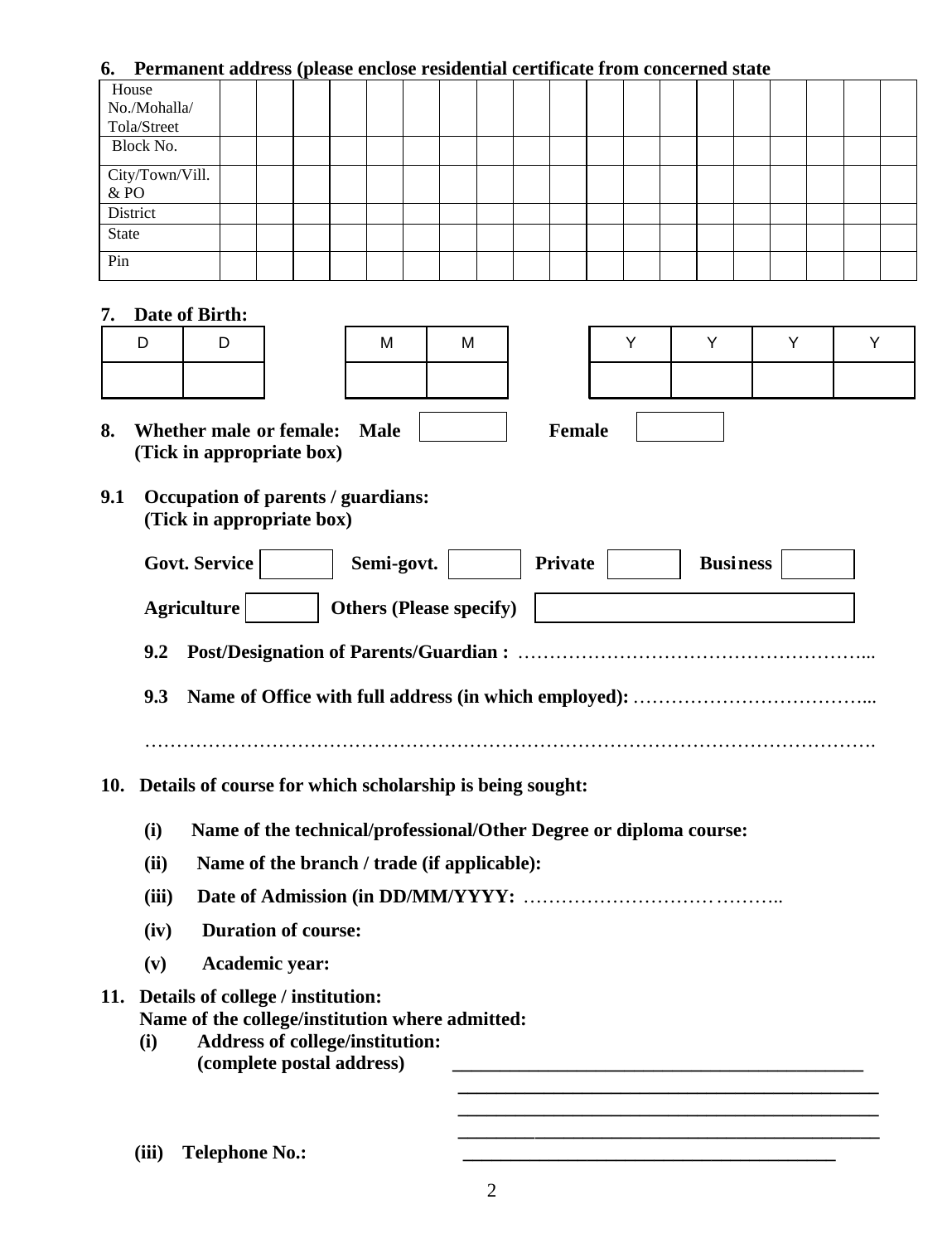- **(iv) Fax No. :**
- **(v) E-mail address:**
- **(vi) Is the college/institution recognized? If so, name the authority which has recognized the institution.**
- **(vii) To which university it is affiliated (does it have deemed university status)**

### **12. For Renewal of scholarship:**

| Name of<br>examination passed | Year | <b>Marks</b><br>obtained | <b>Full</b><br><b>Marks</b> | <sub>of</sub><br>$\frac{6}{9}$<br>marks $%$ of<br>attendence |  |
|-------------------------------|------|--------------------------|-----------------------------|--------------------------------------------------------------|--|
|                               |      |                          |                             |                                                              |  |

### **13. Total Annual course fee: Rs. …………………………….**

(Course fee including tuition fee, examination fee etc. other than refundable deposits which should be verified and certified by the relevant authority)

| Sl. No.        |       | Item                                                                           | Annual fee       |
|----------------|-------|--------------------------------------------------------------------------------|------------------|
| $\mathbf{1}$   |       |                                                                                |                  |
| $\overline{2}$ |       |                                                                                |                  |
| $\overline{3}$ |       |                                                                                |                  |
| $\overline{4}$ |       |                                                                                |                  |
| $\overline{5}$ |       |                                                                                |                  |
| 6              |       |                                                                                |                  |
|                |       | Total                                                                          |                  |
| 14.            |       | Day scholar or hosteller : Day Scholar<br>(Tick in appropriate box)            | <b>Hosteller</b> |
| 14.2<br>15.    |       | Details of bank account of the student:<br>(Mandatory for Electronic Transfer) |                  |
|                | (i)   | Name of the student (as in the bank account)                                   |                  |
|                | (ii)  |                                                                                |                  |
|                |       |                                                                                |                  |
|                |       |                                                                                |                  |
|                |       |                                                                                |                  |
|                | (iii) |                                                                                |                  |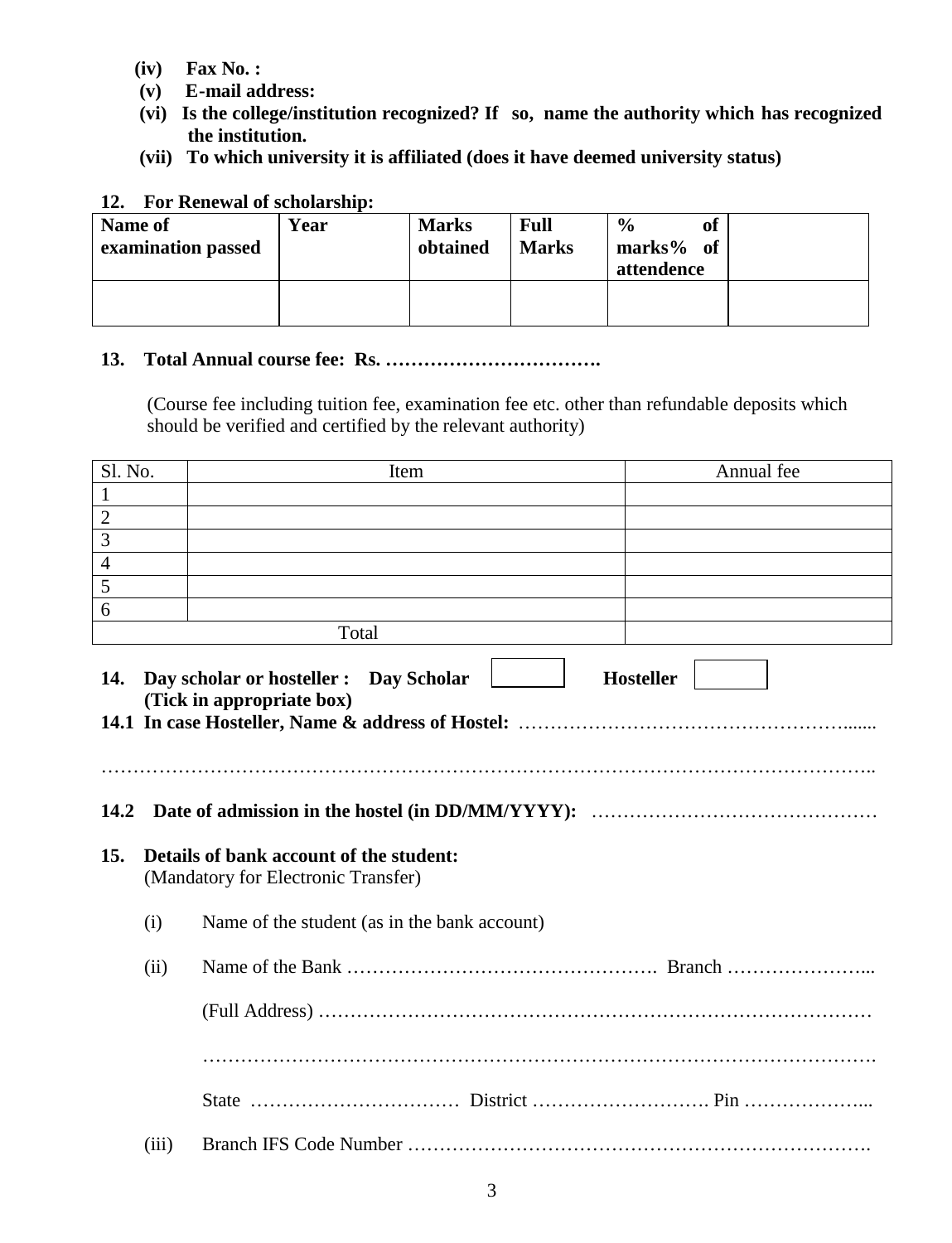(iv) CBS Bank A/c No. ………………………………………………………………………

(In words ……………………………………………………………………………… )

(v) enclose a photocopy of first page of passbook in which IFS code as intimated by the bank is mentioned.

## **16. Annual income of parents / guardian of the students: Rs. …………………… …………**

(Specimen form of declaration of annual income is given in the application form which is to be sign by the parents/guardian of the students and enclosed along with the application. In case parents/ guardian are employed, income certificate from the employer may also be enclosed in case of their being self employed an affidavit to be enclosed. )

## **17. Documents enclosed with the application:**

As per documents required in Para  $-3$  of the guidelines (details)

## **18. Declaration:**

- (i) I hereby declare that the information given above is correct to the best of my knowledge and belief.
- (ii) I am not availing any other scholarship for this purpose from any other source.
- (iii) I shall abide by the terms and conditions for sanctio n of the Post-Matric Scholarship.
- (iv) I undertake, that if at any stage, it is found to the satisfaction of the sanctioning authority that the information given by me is false or if I violate the terms and conditions of the scholarship, the scholarship sanctioned to me, may be cancelled and the entire amount of scholarship will be refunded by me or recovered from me, apart from liability for such penal action a warranted by law.

**Signature of the candidate**

**Place:**

**Date:**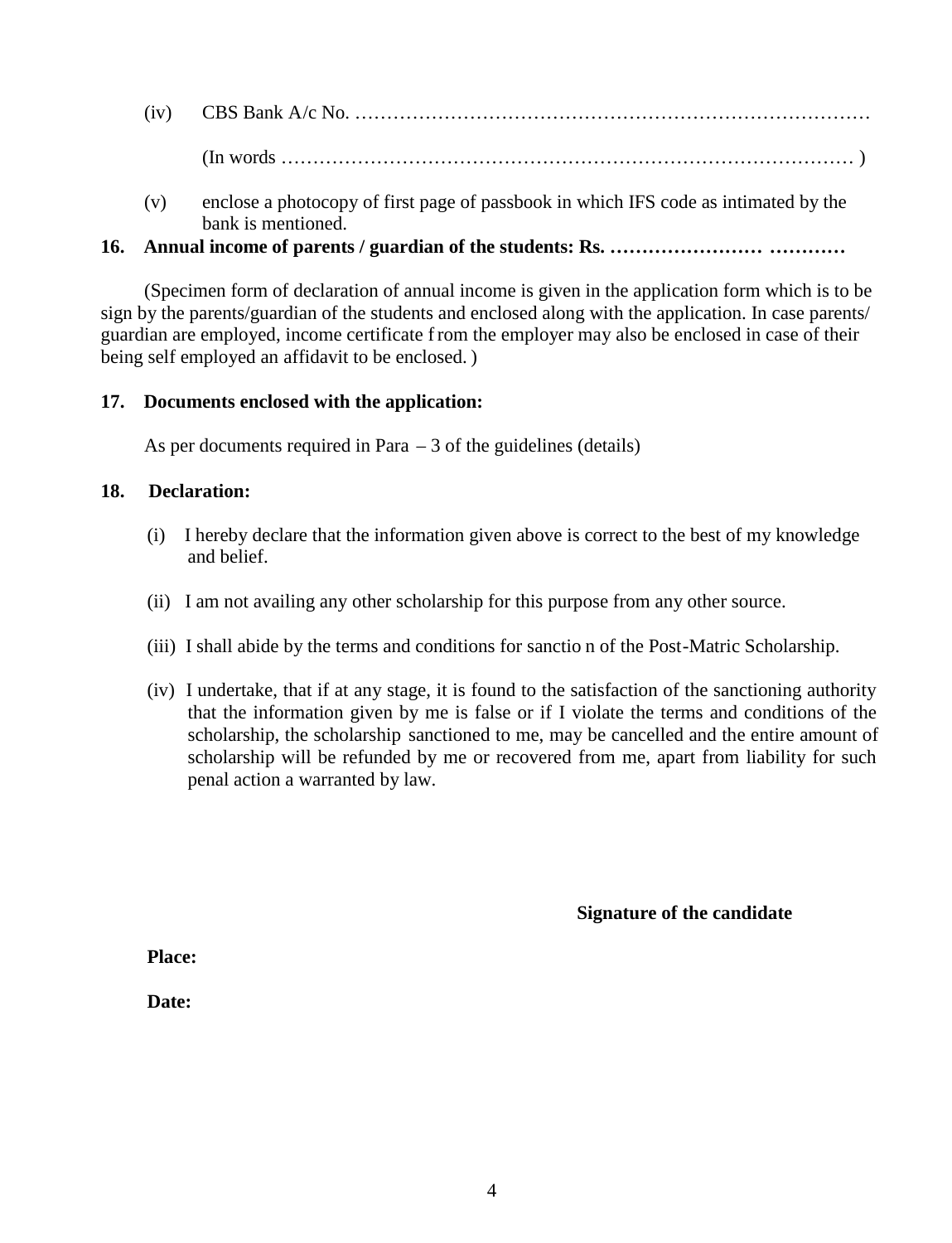### **19. Verification/information to be furnished by the Head of Institution/School/College:**

### **19.1 For Fresh Application**

It is certified that the information filled in the above mentioned columns by Mr./Ms. ……………………………………………….. S/o, D/oW/o. Mr. ………………….. …………………………………… for the academic session ……………………………… in Institution/college/school is correct, He/She/is a hostler/day scholar of the college/school/institutions (strike off whichever is not applicable)

### **19.2 For Renewal Application**

For Renewal of Scholarship:

It is certified that the above mentio ned student has passed the examination

………………………… for ……………………………. ( academic year ) and has attained …………………………. % of marks.

It is also certified that the student has not changed the course of study and/ or the institution of the study for which the scholarship was originally awarded/has changed the course of study and/or institution with prior approval of the state government (please strike out which is not applicable)

It is further certified that the applicant is not availing an y other stipend for this purpose from any other source.

- 20. Details of bank account of the Institution/College/School (For deposit of course fee): (Mandatory for Electronic Transfer)
	- 20.1 Name of the institution/college/school (as in the bank accounts)

Signature of head of the institution / college Date : With official seal

Place: